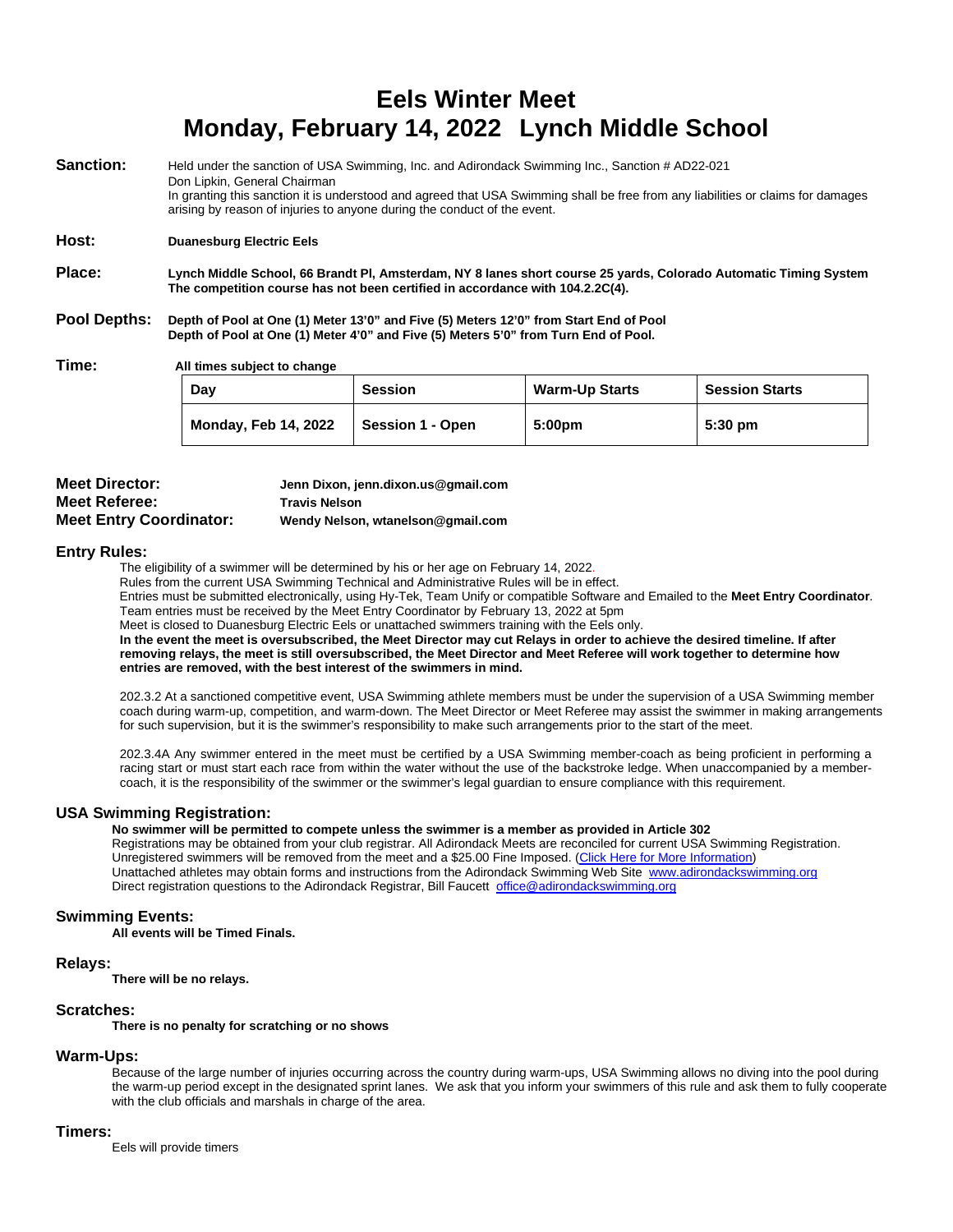#### **Deck Entries:**

Adirondack Swimming has agreed to allow Deck Entries at AD Meets under the following conditions;

1. Deck Entries are NOT Allowed during Championship Meets

2. Athlete must be USA-S Registered and show Proof of Registration (those already in meet have been confirmed as registered). Acceptable forms of Proof of Registration are: USA-Swimming ID or USA-Swimming Club Portal Team Listing or Deck Pass.

#### **If athlete cannot prove USA-S Registration, Adirondack accepts Deck Registration***,* **to UN-AD (unattached) at an LSC fee of \$60.00 plus the current USA Swimming Registration fee.**

#### **DECK REGISTRATIONS WILL NOT BE MADE WITH ANY TEAM ASSOCIATION, PLEASE DO NOT ASK.** 3. Coach makes the request for the entry.

- 4. All Deck Entries will be allowed at the discretion of a combined decision of the Meet Director and the Meet Referee.
- 5. Deck Entries are Subject to a \$1.00 Surcharge, Per Entry, which applies to All Entries, Individual or Relays.

#### **Meet Policy:**

Use of Audio or Visual Recording Devices, Including a Cell Phone, is not permitted behind the starting blocks, including any spectator area behind the starting blocks, in changing areas, rest rooms or locker rooms.

Changing into or out of swimsuits other than locker rooms or other designated areas is prohibited.

Operation of a drone, or any other flying apparatus, is prohibited over the venue (pools, athlete/coach areas, spectator areas and open ceiling locker rooms) any time athletes, coaches, officials and/or spectators are present.

No one will be allowed on the deck except USA-S Registered Officials and USA-S Registered Coaches with Current Certifications, USA-S Registered Swimmers and Meet Marshalls and Timers on Shift.

All Officials and Coaches are Required to display USA Swimming Credentials (USA Swimming Membership Card) while on deck. If, at an AD Sanctioned Meet, an individual is found on deck, acting in any coaching capacity and is determined to be out of compliance with USA Swimming requirements for coaches, that individual will be removed from the deck and the represented club will be fined \$250. Any swimmer found in an unauthorized area will be asked to immediately leave the premises. No exceptions. Each team is responsible for supervising its members.

All applicable adults participating in or associated with this meet acknowledge that they are subject to the provisions of the USA Swimming Minor Athlete Abuse Prevention Policy ("MAAPP"), and that they understand that compliance with the MAAPP policy is a condition of participation in the conduct of this competition.

An inherent risk of exposure to COVID-19 exists in any public place where people are present. COVID-19 is an extremely contagious disease that can lead to severe illness and death. According to the Centers for Disease Control and Prevention, senior citizens and individuals with underlying medical conditions are especially vulnerable.

USA Swimming, Inc., cannot prevent you (or your child(ren)) from becoming exposed to, contracting, or spreading COVID-19 while participating in USA Swimming sanctioned events. It is not possible to prevent against the presence of the disease. Therefore, if you choose to participate in a USA Swimming sanctioned event, you may be exposing yourself to and/or increasing your risk of contracting or spreading COVID-19.

BY ATTENDING OR PARTICIPATING IN THIS COMPETITION, YOU VOLUNTARILY ASSUME ALL RISKS ASSOCIATED WITH EXPOSURE TO COVID-19 AND FOREVER RELEASE AND HOLD HARMLESS USA SWIMMING AND ADIRONDACK SWIMMING AND EACH OF THEIR OFFICERS, DIRECTORS, AGENTS, EMPLOYEES OR OTHER REPRESENTATIVES FROM ANY LIABILITY OR CLAIMS INCLUDING FOR PERSONAL INJURIES, DEATH, DISEASE OR PROPERTY LOSSES, OR ANY OTHER LOSS, INCLUDING BUT NOT LIMITED TO CLAIMS OF NEGLIGENCE AND GIVE UP ANY CLAIMS YOU MAY HAVE TO SEEK DAMAGES, WHETHER KNOWN OR UNKNOWN, FORESEEN OR UNFORESEEN, IN CONNECTION THEREWITH.

#### **This statement (Covid-19) shall also be included in heat sheets.**

#### **Host Assumption of Risk Disclaimer Statement**

In applying for this sanctioned event, the Electric Eels swim team agrees to comply and to enforce all health and safety mandates and guidelines of USA Swimming, Adirondack Swimming, and the State of New York.

An inherent risk of exposure to COVID-19 exists in any public place where people are present. COVID-19 is an extremely contagious disease that can lead to severe illness and death. According to the Centers for Disease Control and Prevention, senior citizens and guests with underlying medical conditions are especially vulnerable. By attending this swim meet, you voluntarily assume all risks related to exposure to COVID-19."

#### **Services:**

**There will be no concession available at this meet.**

#### **Disabled Athletes:**

Adirondack Swimming welcomes athletes with disabilities. Athletes with disabilities are required to contact the Meet Director at least 2 weeks in advance of the meet so that provisions can be made for any special accommodations.

#### **Entry Fees:**

An entry summary sheet is included to compute your team entry fees. The entry fees are \$4.50 per individual event, which includes the \$.50 AD travel fund surcharge, and a \$2.00 per swimmer surcharge.

#### **Photographers:**

Only Professional Photographers or Videographers hired by the host team or Press Photographers, who have been approved in advance by the meet director, will be allowed on deck. A Photographer Registration form must be completed and submitted to the meet director for approval, prior to the meet. Forms are available on the Adirondack Swimming website as well as from the Meet Director. Click here for a direct link to the registration form.

Swimmer's families, taking photos of their children from the spectator area, are not subject to this policy.

*Parents and Professionals, please refer to the "Meet Policy" above for general restrictions pertaining to all photography at Sanctioned meets*.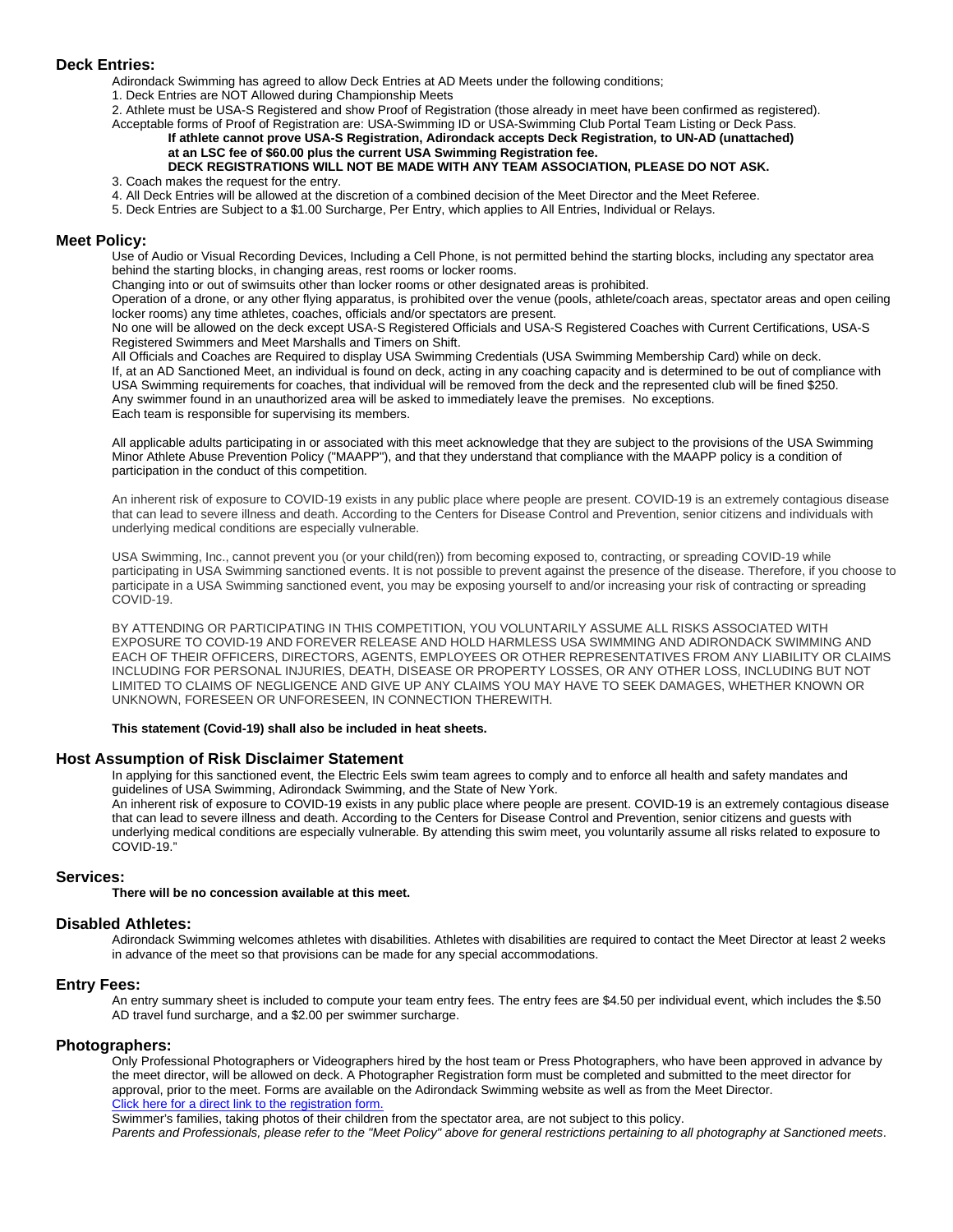#### **Awards:**

**There will be no awards**

## **Scoring:**

Meet will not be scored

### **Officials:**

There will be an official's meeting conducted promptly 30 minutes before each session. Attendance is MANDATORY to work the meet.

**If you have any questions, please contact the Meet Director or Meet Referee**